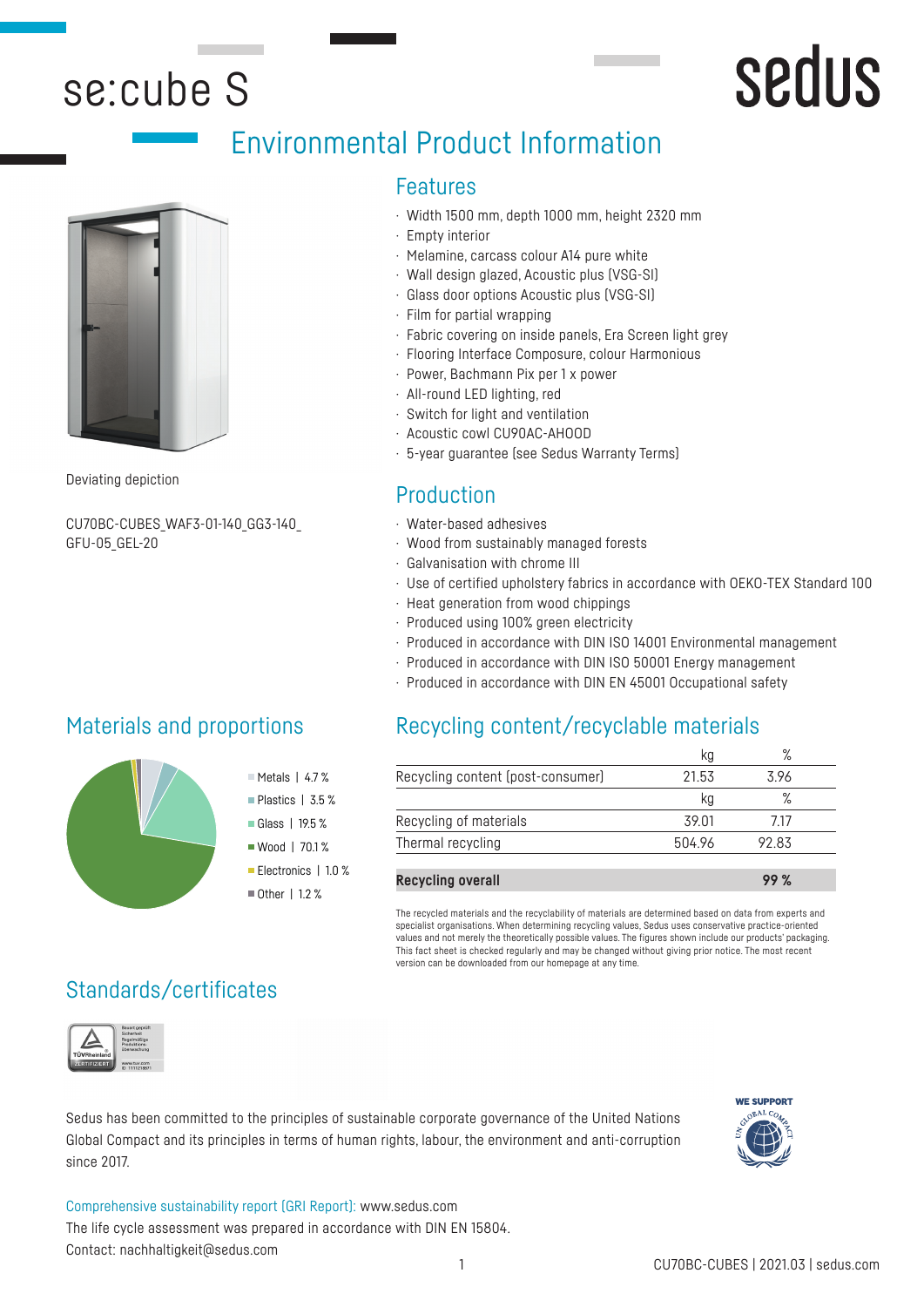## se:cube S Environmental Product Information

# sedus



Deviating depiction

#### **Statement**

We develop products which bring together first-class quality, design, ergonomics, durability as well as ecological and economic standards in a balanced and unmistakable way – perfectly in line with our customers' needs. To this end, we set high standards for each life phase of the product.

We purchase around two thirds of the steel, aluminium and wood which we require to produce our products in Germany and almost all the rest from Europe, this helps us to avoid long delivery routes whilst, at the same time, boosting the local economy. We use materials which have been tested and assessed with respect to potentially adverse effects on human health and the environment.

### REACH Regulation

This product contains no substances as per the candidate list of the REACH Regulation, Annex XIV, above the limit value of 0.1 % mass percent.

### Electrical appliance law

WEEE Reg No. DE 15163456

Electrical components were registered by Sedus or our suppliers as per the Electrical appliance law.

#### **Materials**

Composition of the materials used for the model: CU70BC-CUBES\_WAF3-01-140\_GG3-140\_GFU-05\_GEL-20 Reference quantity: 1 unit

#### Metals

| .         | kg    | $\circ$<br>$\sqrt{\circ}$ |  |
|-----------|-------|---------------------------|--|
| Steel     | 18.78 | 3.71                      |  |
| Aluminium | 5.08  | 1.00                      |  |
|           |       |                           |  |

4.7 %

#### Plastics

|                      | кy    | %    |  |
|----------------------|-------|------|--|
| LDPE                 | 0.10  | 0.02 |  |
| Polyamide 6.6 (PA66) | 8.46  | 1.66 |  |
| PET                  | 2.06  | 0.40 |  |
| Polyester fabric     | 5.72  | 1.13 |  |
| Polypropylene (PP)   | 1.16  | 0.23 |  |
| PS                   | 0.19  | 0.04 |  |
| <b>TPU</b>           | 0.16  | 0.03 |  |
| Various plastics     | <0.10 | 0.03 |  |
|                      |       |      |  |

3.5 %

#### Glass

| ----  | ৲৬            | $\mathbf{o}$<br>$\sqrt{2}$ |
|-------|---------------|----------------------------|
| Glass | <b>98 F.R</b> | 19/7                       |
|       |               |                            |

### 19.5 %

#### Wood

| .                | kg     | $\%$  |  |
|------------------|--------|-------|--|
| HDF board        | 6.28   | 1.24  |  |
| MDF board        | 107.43 | 21.22 |  |
| Chipboard        | 166.92 | 32.97 |  |
| Coated chipboard | 74.21  | 14.66 |  |
|                  | 70.1%  |       |  |

#### Other materials kg  $\frac{1}{2}$

|                               | кy   | $\sqrt{2}$ |  |
|-------------------------------|------|------------|--|
| Lamps                         | 4.10 | 0.81       |  |
| Electronics (power cord, PCB) | 5.01 | 0.99       |  |
| Adhesive, paint and lubricant | 1.92 | 0.38       |  |
| $2.2\%$                       |      |            |  |
|                               |      |            |  |

**Total weight (without packaging) 506.30 kg**

Disclaimer: The material list given may not include all the materials used in this product (e.g. adhesives, coatings, residues etc.).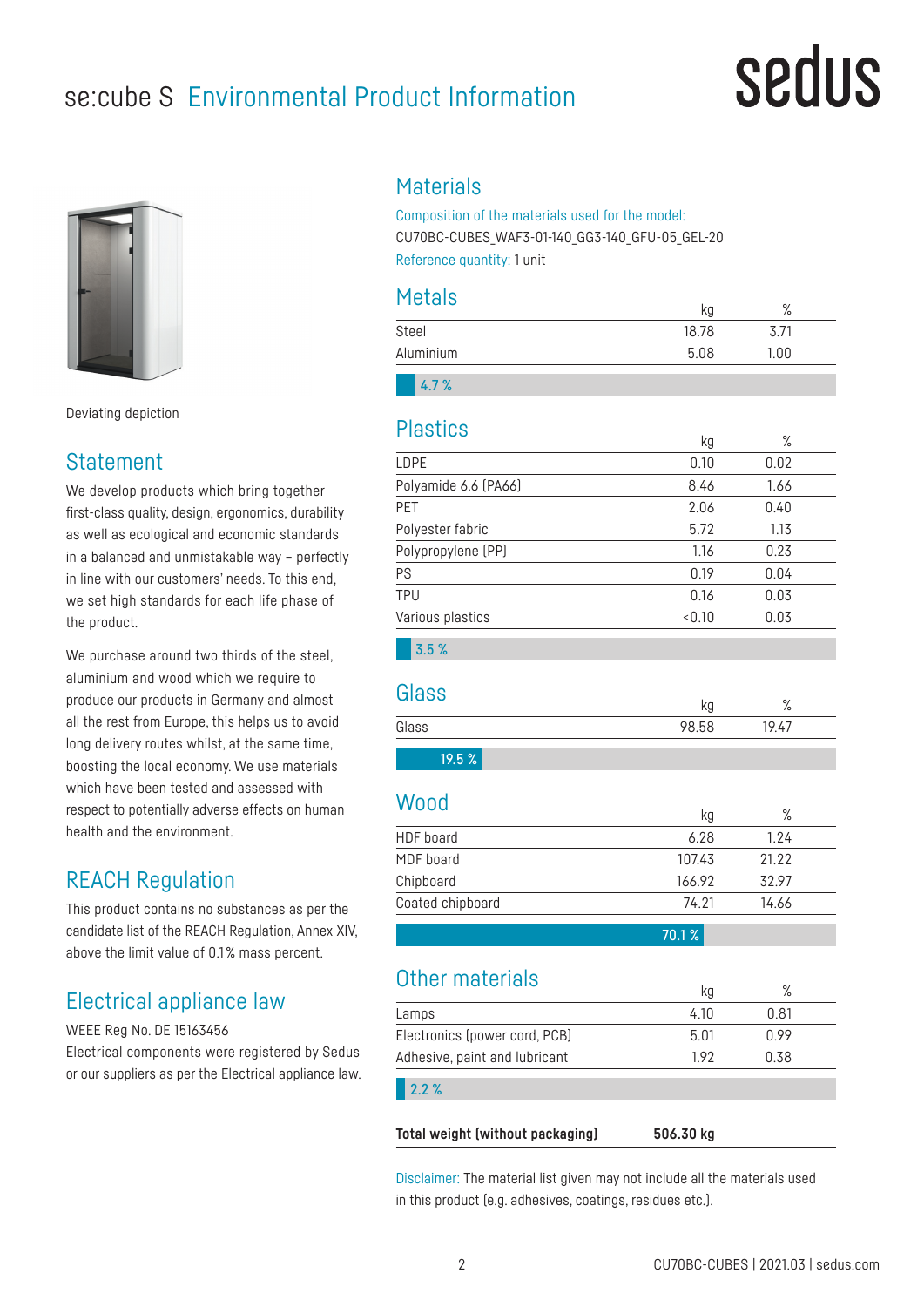## se:cube S Environmental Product Information

# sedus

#### Material cycle



### Global warming potential within the product life cycle



#### Procurement and transport

It is always in Sedus' interest to purchase resources and production means from nearby partners whenever this is economically viable. Communication is easier, there are no customs duties or currency risks and shorter shipping routes are less harmful for the environment. That's why, our most important supplier country is Germany followed by other European states. The percentage of deliveries from non-European countries was less than 3% in 2018. The proximity of the suppliers results in short shipping routes.

### Production

Sedus is characterised by its impressive vertical range of manufacture. Key, environmentally relevant processes thus take place in our production facilities which are subject to regular certification.

#### Waste management and recycling

Sedus works exclusively with certified specialist disposal firms which it audits at regular intervals. It has worked closely with a complete disposer since 2013. We recycle paper, cardboard, plastic, glass, wood and metal at all sites. To avoid waste, the rejection rate during the production process is monitored and continually improved.

#### Creator of the life cycle assessment

thinkstep AG, Hauptstraße 111-113, 70771 Leinfelden-Echterdingen, Germany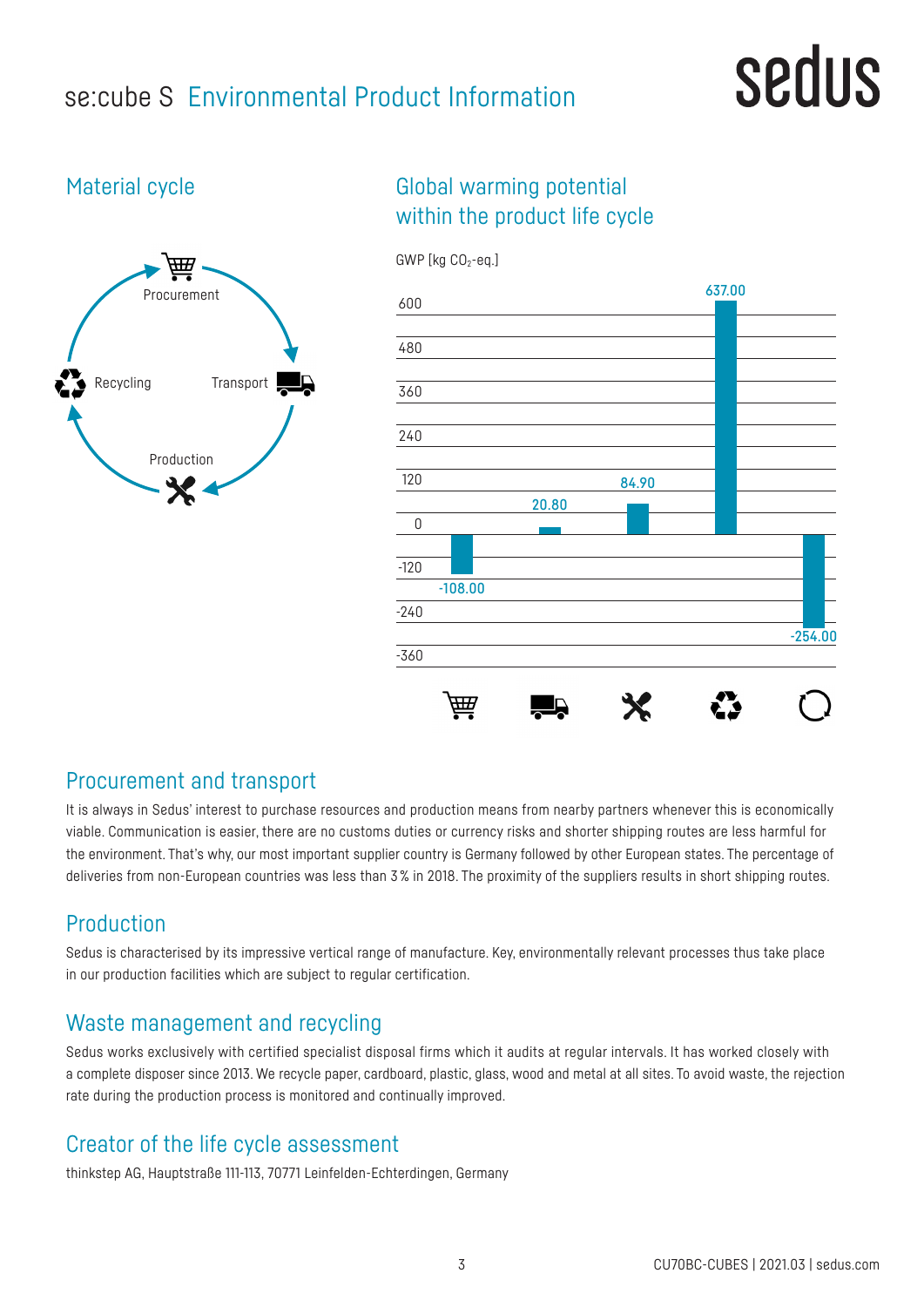## se:cube S Environmental Product Information

# sedus

| Life cycle                                                                                                           |                       | 益音义           |                | Ŵ              |                |
|----------------------------------------------------------------------------------------------------------------------|-----------------------|---------------|----------------|----------------|----------------|
| <b>ENVIRONMENTAL IMPACTS</b>                                                                                         | <b>Unit</b>           | $A1 - A3$     | C <sub>3</sub> | C <sub>4</sub> | D              |
| <b>GWP</b> Global warming potential                                                                                  | [kg $CO2$ -eq.]       | $-2.17E + 00$ | $6.37E + 02$   | $1.40E + 00$   | $-2.54E+02$    |
| <b>ODP</b> Ozone depletion potential                                                                                 | [ $kg$ CFC-11-eq.]    | 5.08E-10      | 1.25E-13       | 7.70E-15       | $-2.99E-12$    |
| <b>AP</b> Acidification potential                                                                                    | [ $kg SO2 - eq.$ ]    | $2.37E + 00$  | 9.45E-02       | 8.90E-03       | $-4.24E-01$    |
| <b>EP</b> Eutrophication potential                                                                                   | [kg $PO_4^{3-}$ -eq.] | $3.21E - 01$  | 1.88E-02       | 1.00E-03       | $-4.15E-02$    |
| <b>POCP</b> Photochemical ozone creation potential                                                                   | [kg ethene-eq.]       | 2.79E-01      | 6.89E-03       | $6.75E-04$     | $-3.57E-02$    |
| <b>ADPE</b> Abiotic depletion potential for non fossil resources                                                     | [kg Sb-eq.]           | 2.19E-03      | 1.55E-06       | $1.41E - 07$   | $-4.13E - 05$  |
| <b>ADPF</b> Abiotic depletion potential for fossil resources                                                         | [MJ]                  | $8.61E + 03$  | $1.42E + 02$   | $1.98E + 01$   | $-3.40E+03$    |
| <b>RESOURCE USE</b>                                                                                                  | <b>Unit</b>           | $A1 - A3$     | C <sub>3</sub> | C <sub>4</sub> | D              |
| <b>PERE</b> Use of renewable primary energy<br>excluding renewable primary energy resources<br>used as raw materials | [MJ]                  | 5.88E+03      | $6.54E + 03$   | $2.68E + 00$   | $-1.01E + 03$  |
| <b>PERM</b> Use of renewable primary energy<br>resources used as raw materials                                       | [MJ]                  | $6.51E + 03$  | $-6.51E + 03$  | $0.00E + 00$   | $0.00E + 00$   |
| <b>PFRT</b> Total use of renewable primary energy resources                                                          | [M.I]                 | $124F + 04$   | $3.01F + 01$   | $268F+00$      | $-1.01F + 0.3$ |

| <b>PERM</b> Use of renewable primary energy<br>resources used as raw materials                                                | [MJ]             | $6.51E + 03$ | $-6.51E+03$   | $0.00E + 00$ | $0.00E + 00$  |
|-------------------------------------------------------------------------------------------------------------------------------|------------------|--------------|---------------|--------------|---------------|
| <b>PERT</b> Total use of renewable primary energy resources                                                                   | [MJ]             | $1.24E + 04$ | $3.01E + 01$  | $2.68E + 00$ | $-1.01E + 03$ |
| <b>PENRE</b> Use of non renewable primary energy<br>excluding non renewable primary energy resources<br>used as raw materials | [MJ]             | 8.68E+03     | $7.75E + 02$  | $2.05E + 01$ | $-4.16E+03$   |
| <b>PENRM</b> Use of non renewable primary energy<br>resources used as raw materials                                           | [MJ]             | $6.10E + 02$ | $-6.10E + 02$ | $0.00E + 00$ | $0.00E + 00$  |
| <b>PENRT</b> Total use of non renewable<br>primary energy resources                                                           | [MJ]             | $9.29E + 03$ | $1.65E + 02$  | $2.05E + 01$ | $-4.16E+03$   |
| <b>SM</b> Use of secondary material                                                                                           | [kg]             | $1.50E + 01$ | $0.00E + 00$  | $0.00E + 00$ | $0.00E + 00$  |
| RSF Use of renewable secondary fuels                                                                                          | [MJ]             | $0.00E + 00$ | $0.00E + 00$  | $0.00E + 00$ | $0.00E + 00$  |
| NRSF Use of non renewable secondary fuels                                                                                     | [MJ]             | $0.00E + 00$ | $0.00E + 00$  | $0.00E + 00$ | $0.00E + 00$  |
| <b>FW</b> Use of net fresh water                                                                                              | $\mathsf{[m^3]}$ | $3.35E + 00$ | $1.64E + 00$  | 5.15E-03     | $-1.50E + 00$ |

| <b>OUTPUT FLOWS AND WASTE CATEGORIES</b> | <b>Unit</b> | $A1 - A3$    | C3           | C4           | D             |
|------------------------------------------|-------------|--------------|--------------|--------------|---------------|
| <b>HWD</b> Hazardous waste disposed      | [kg]        | 3.54E-05     | 1.96E-07     | 3.12E-07     | $-1.69E - 06$ |
| <b>NHWD</b> Non hazardous waste disposed | [kg]        | $4.24E + 01$ | $1.24E + 01$ | $1.03E + 02$ | $-1.27E + 01$ |
| <b>RWD</b> Radioactive waste disposed    | [kg]        | 2.50E-01     | 8.84E-03     | 2.33E-04     | $-2.99E - 01$ |
| <b>CRU</b> Components for re-use         | [kg]        | $0.00E + 00$ | $0.00E + 00$ | $0.00E + 00$ | $0.00E + 00$  |
| <b>MFR</b> Materials for recycling       | [kg]        | $0.00E + 00$ | 8.88E+00     | $0.00E + 00$ | $0.00E + 00$  |
| <b>MER</b> Materials for energy recovery | [kg]        | $0.00E + 00$ | $0.00E + 00$ | $0.00E + 00$ | $0.00E + 00$  |
| <b>EEE</b> Exported electrical energy    | [MJ]        | $0.00E + 00$ | $9.08E + 02$ | $0.00E + 00$ | $0.00E + 00$  |
| <b>EET</b> Exported thermal energy       | [MJ]        | $0.00E + 00$ | $1.64E + 03$ | $0.00E + 00$ | $0.00E + 00$  |